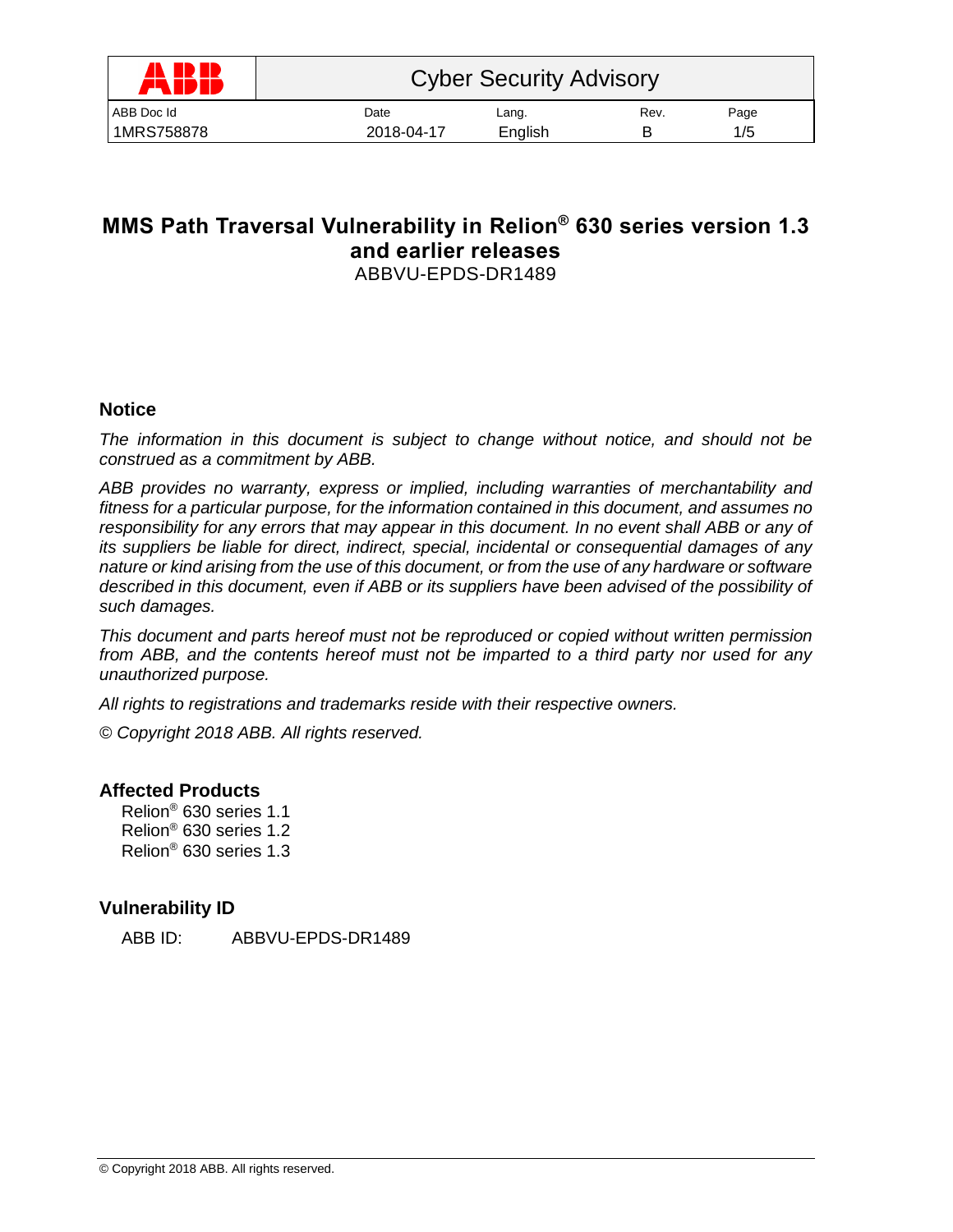| AND ID<br>AN | <b>Cyber Security Advisory</b> |         |      |      |  |
|--------------|--------------------------------|---------|------|------|--|
| ABB Doc Id   | Date                           | Lang.   | Rev. | Page |  |
| 1MRS758878   | 2018-04-17                     | English |      | 2/5  |  |

## **Summary**

An update is available that resolves a privately reported vulnerability in IEC 61850 MMS service running in the product versions listed above.

An attacker who successfully exploited this vulnerability could retrieve any file on the device's flash drive without authentication on the device or make the product inoperative by deleting files from the device's flash drive.

# **Vulnerability Severity**

The severity assessment has been performed by using the FIRST Common Vulnerability Scoring System (CVSS) for v3. The CVSS Environmental Score, which can affect the vulnerability severity, is not provided in this advisory since it reflects the potential impact of a vulnerability within the end-user organizations' computing environment; end-user organizations are therefore recommended to analyze their situation and specify the Environmental Score.

| CVSS v3 Base Score:                    | 10 (Critical)                                                                                           |
|----------------------------------------|---------------------------------------------------------------------------------------------------------|
| CVSS v3 Temporal Score: 9,3 (Critical) |                                                                                                         |
| CVSS v3 Vector:                        | AV:N/AC:L/PR:N/UI:N/S:C/C:H/I:H/A:H/E:F/RL:O/RC:C                                                       |
| CVSS v3 Link:                          | http://nvd.nist.gov/cvss/v3-<br>calculator?vector=AV:N/AC:L/PR:N/UI:N/S:C/C:H/I:H/A:H/E:F<br>/RL:O/RC:C |

## **Corrective Action or Resolution**

The problem is corrected in the following product versions:

630 series 1.1

- REF630, 1.1.0.B8
- RET630, 1.1.0.B9
- REM630, 1.1.0.B8

630 series 1.2

- REF630, 1.2.0.B2
- RET630, 1.2.0.B1
- REM630, 1.2.0.B1
- REG630, 1.2.0.B2

630 series 1.3

- REF630, 1.3.0.A5
- RET630, 1.3.0.A5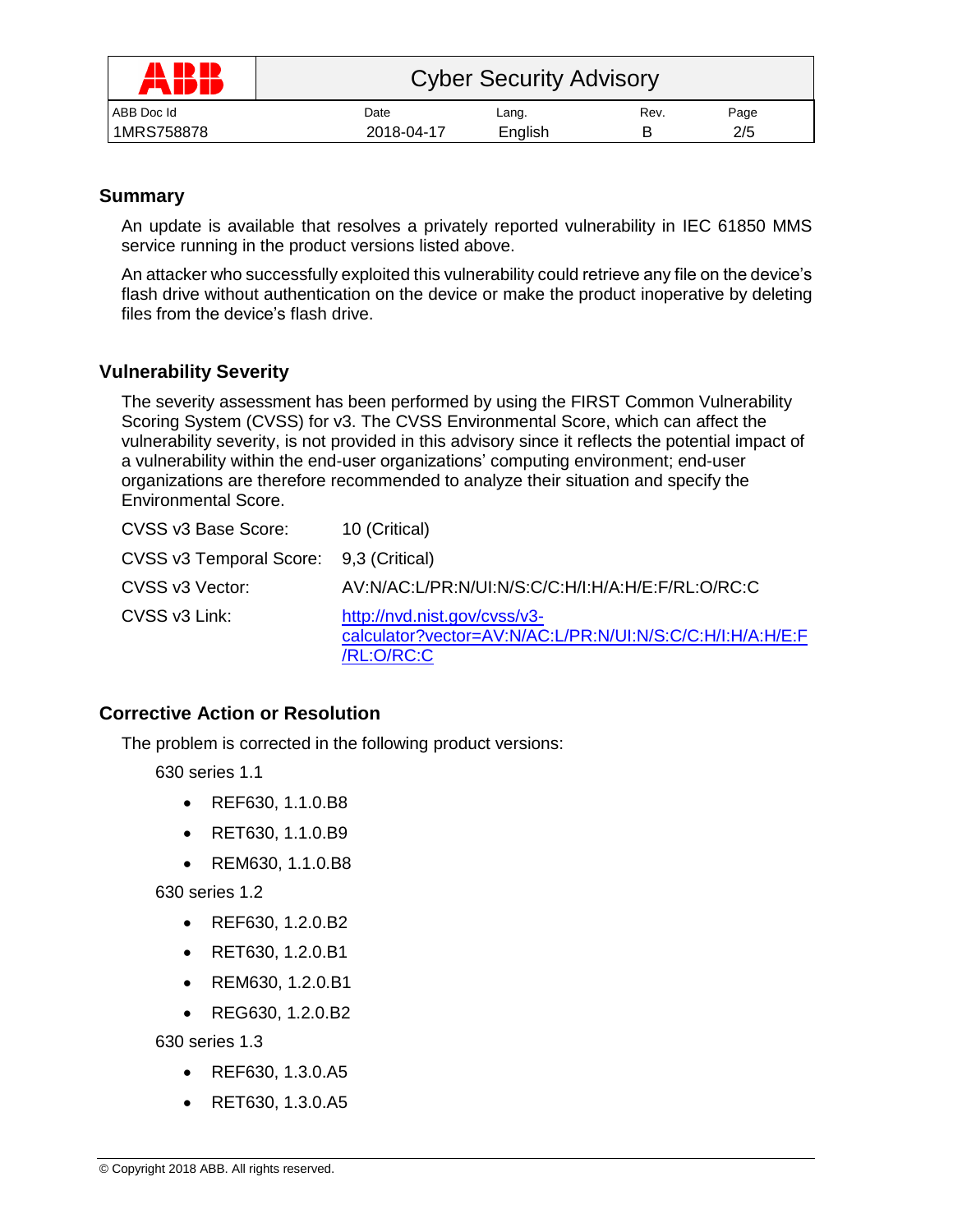| A ID ID<br>77 IP II | <b>Cyber Security Advisory</b> |         |      |      |  |
|---------------------|--------------------------------|---------|------|------|--|
| ABB Doc Id          | Date                           | Lang.   | Rev. | Page |  |
| 1MRS758878          | 2018-04-17                     | English |      | 3/5  |  |

- REM630, 1.3.0.A5
- REG630, 1.3.0.A5

ABB recommends that customers apply the update at earliest convenience if IEC 61850 is used.

### **Vulnerability Details**

A vulnerability exists in the MMS server included in the product versions listed above. An attacker could exploit the vulnerability by using specially crafted paths in the *fopen* or *fdelete* requests to read/delete files outside the COMTRADE directory.

### **Mitigating Factors**

Recommended security practices and firewall configurations (including VPN) can help protect a process control network from attacks that originate from outside the network. Such practices include that process control systems are physically protected from direct access by unauthorized personnel, have no direct connections to the Internet, and are separated from other networks by means of a firewall system that has a minimal number of ports/services exposed, and others that have to be evaluated case by case.

Process control systems should not be used for Internet surfing, instant messaging, or receiving e-mails. Portable computers and removable storage media should be carefully scanned for viruses before they are connected to a control system.

If IEC 61850 protocol isn't used, make sure it is disabled. This removes the vulnerability.

### **Workarounds**

The only known workaround is to disable IEC 61850 protocol when it isn't used. If this is not the case, ABB recommends to have a proper security architecture that divides the system in different security zones and revise the firewall configurations to limit the usage of MMS protocol to the relevant upper networks.

IEC 61850 MMS protocol uses TCP port 102.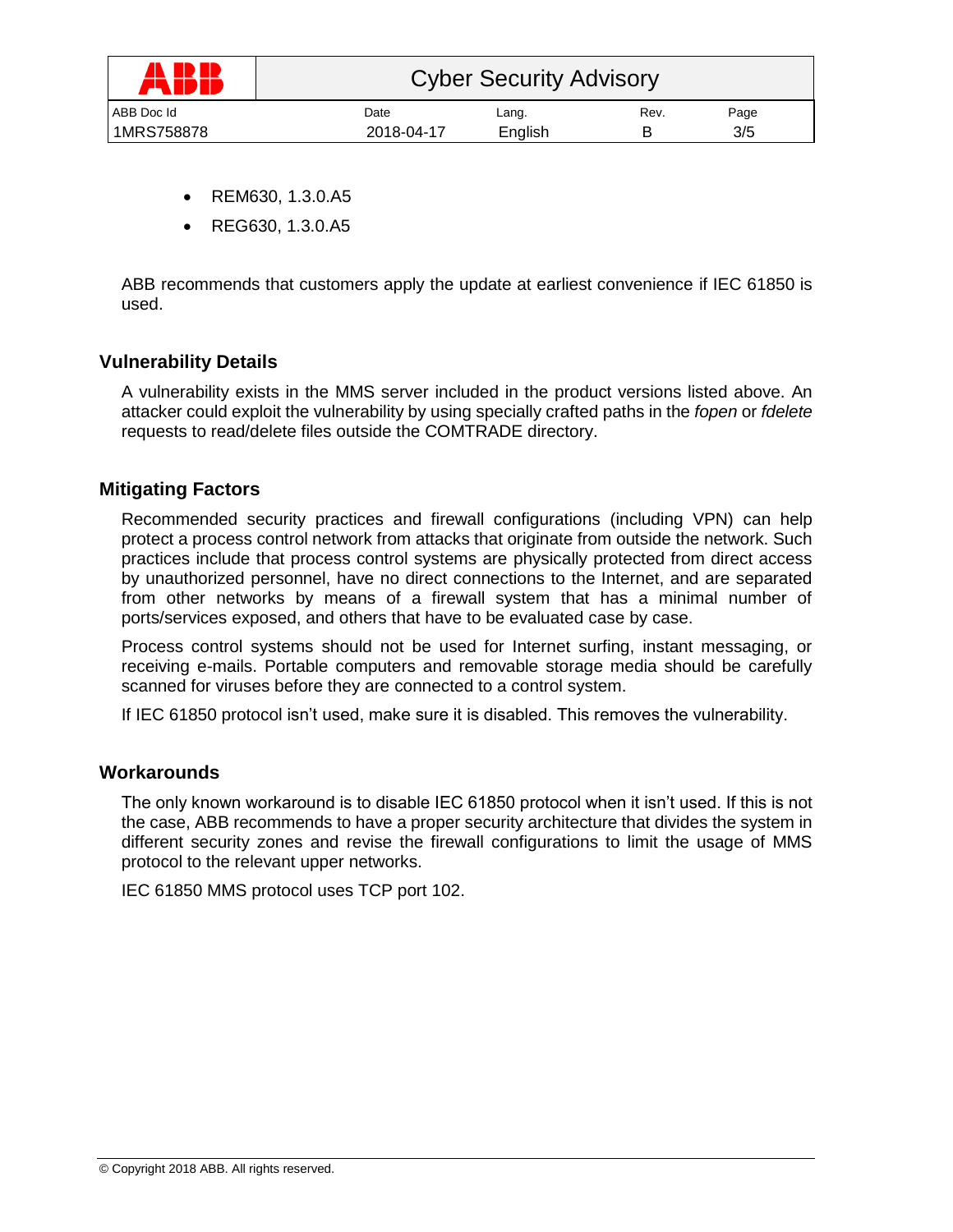| 1 ID IB<br><b>AND</b> | <b>Cyber Security Advisory</b> |         |      |      |  |
|-----------------------|--------------------------------|---------|------|------|--|
| ABB Doc Id            | Date                           | Lang.   | Rev. | Page |  |
| 1MRS758878            | 2018-04-17                     | English |      | 4/5  |  |

## **Frequently asked questions**

#### **What is the scope of the vulnerability?**

An attacker who successfully exploited this vulnerability could retrieve any file on the device's flash drive without authentication on the device or make the product inoperative by deleting files from the device's flash drive.

#### **What causes the vulnerability?**

The vulnerability is caused by unchecked input data in the IEC 61850 MMS server in the 630 series.

### **What is the IEC 61850 MMS server?**

The MMS (Manufacturing Message Specification) is part of the IEC 61850 protocol and it is used for transferring real time process data and supervisory control information between devices.

#### **What might an attacker use the vulnerability to do?**

An attacker who successfully exploited this vulnerability could retrieve any file on the device's flash drive without authentication on the device or make the product inoperative by deleting files from the device's flash drive.

#### **How could an attacker exploit the vulnerability?**

An attacker could try to exploit the vulnerability by creating a specially crafted message and sending the message to an affected device. This would require that the attacker has access to the system network, by connecting to the network either directly or through a wrongly configured or penetrated firewall, or that he installs malicious software on a system node or otherwise infects the network with malicious software. Recommended practices help mitigate such attacks, see section Mitigating Factors above.

#### **Could the vulnerability be exploited remotely?**

Yes, an attacker who has network access to an affected system node could exploit this vulnerability. Recommended practices include that process control systems are physically protected, have no direct connections to the Internet, and are separated from other networks by means of a firewall system that has a minimal number of ports/services exposed.

#### **What does the update do?**

The update removes the vulnerability by modifying the way that the MMS server verify input data for paths in the requests.

#### **When this security advisory was issued, had this vulnerability been publicly disclosed?**

No, ABB received information about this vulnerability through responsible disclosure.

#### **When this security advisory was issued, had ABB received any reports that this vulnerability was being exploited?**

No, ABB had not received any information indicating that this vulnerability had been exploited when this security advisory was originally issued.